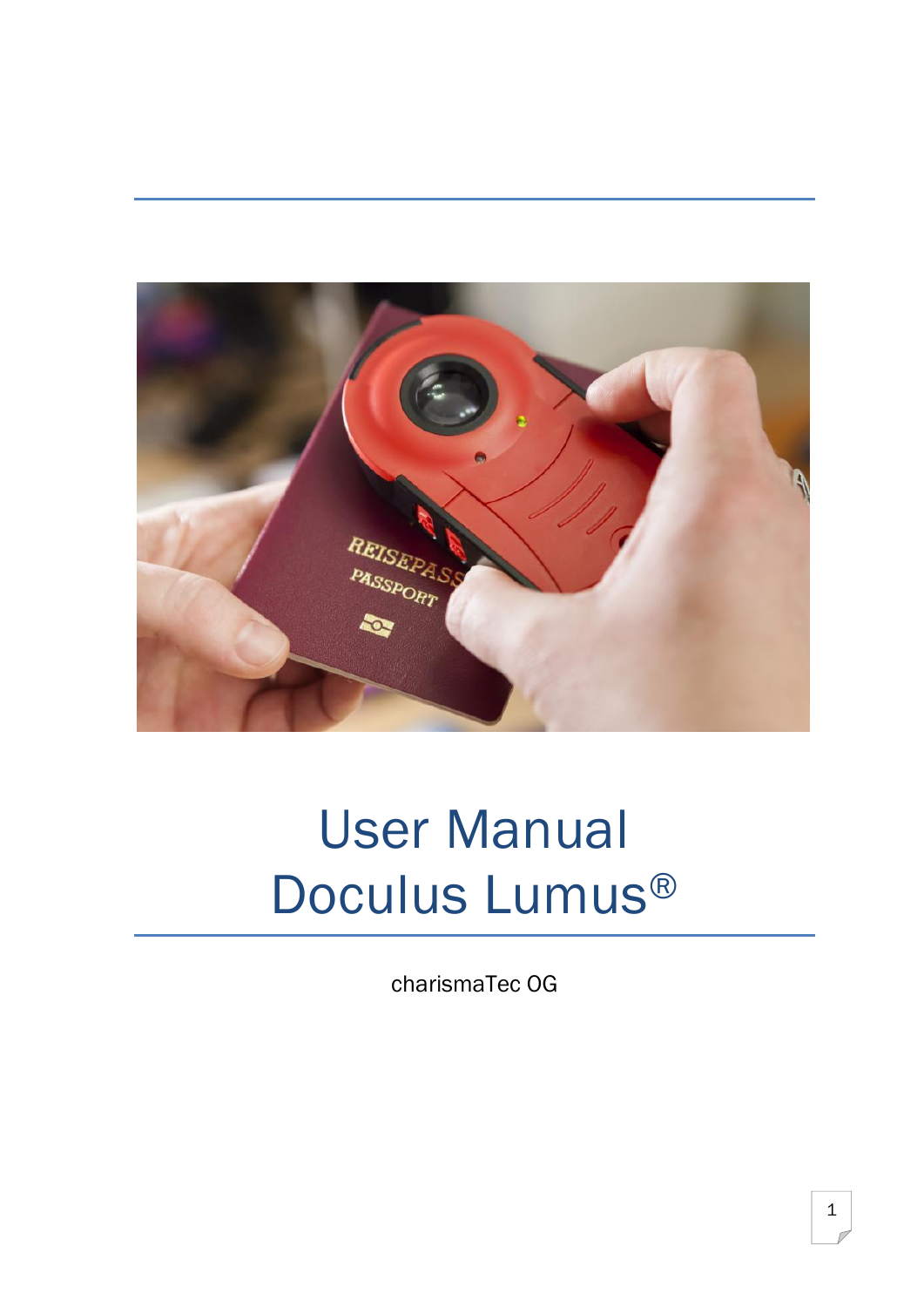## Your new Doculus Lumus®

Congratulations for purchasing your new mobile document checking device Doculus Lumus® with unique RFID passport transponder check!

Your product package contains the following parts:

Doculus Lumus®:

- 15-/22- times magnification with quality glass lenses
- 4 LEDs for incident light including a torchlight mode
- 4 UV-LEDs with 365 nm
- 8 LEDs for rotating oblique light
- RFID reader for passport transponder check
- Changeable between right-handedness or left-handedness mode
- Steady light mode for documentation purposes

Accessories:

- 1 Operation Manual including a short manual in the size of a business card
- 1 pair of AAA batteries
- 1 hand strap
- 1 lens cleaning towel
- 1 Doculus Lumus<sup>®</sup> business card to hand over to somebody else

Optional:

- Belt case for the device including a side pocket for the short manual and a set of AAA batteries
- Extra coloured cover
- Mobile phone adapter
- Akku batteries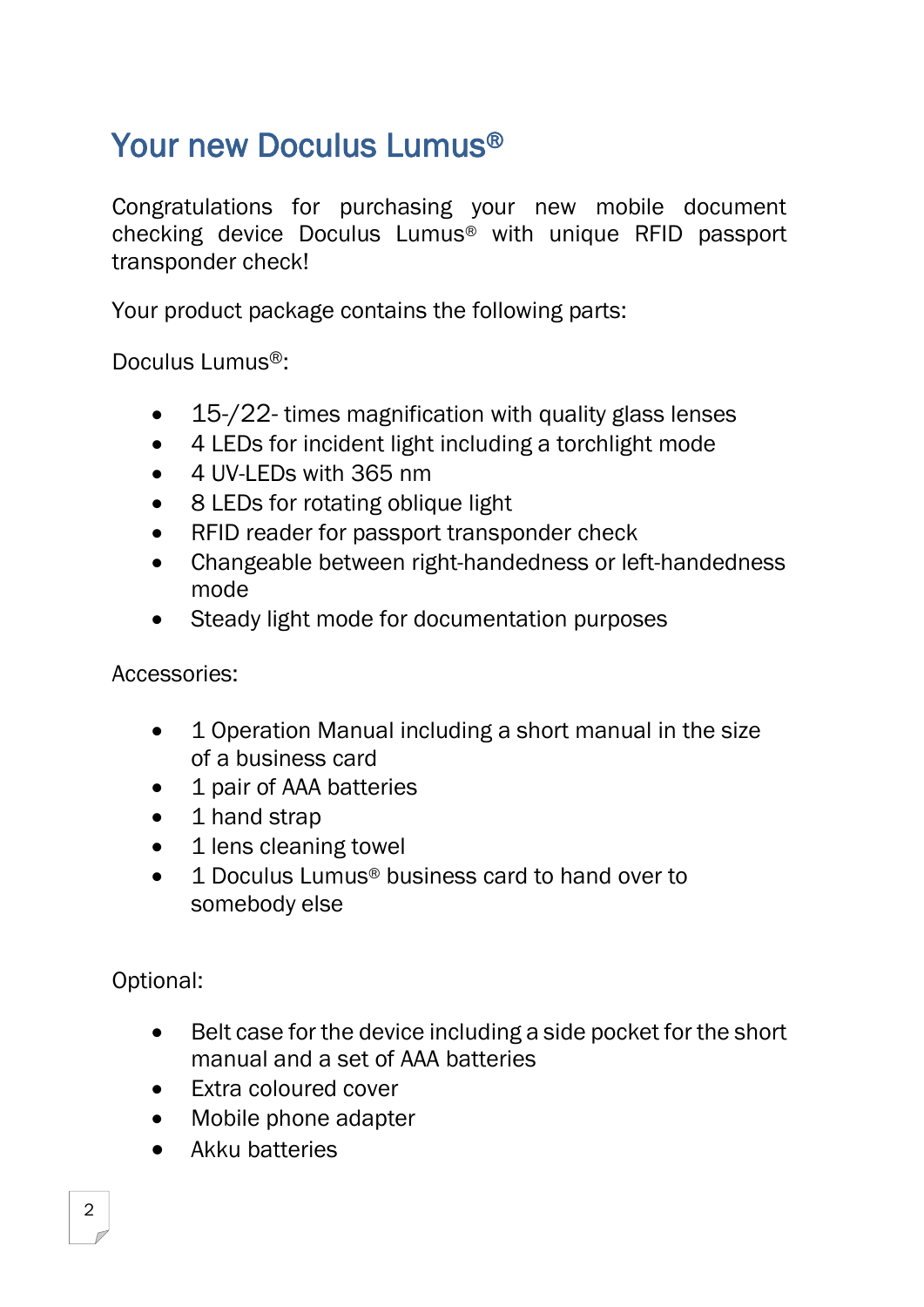## 1. Content

| 2. |                                                  |  |
|----|--------------------------------------------------|--|
|    |                                                  |  |
|    |                                                  |  |
|    |                                                  |  |
|    |                                                  |  |
|    |                                                  |  |
|    |                                                  |  |
|    |                                                  |  |
|    |                                                  |  |
|    | 3.                                               |  |
|    |                                                  |  |
|    |                                                  |  |
|    | Right-handedness/Left-handedness Mode 14         |  |
| 4. | Button Functions and Areas of Operation 15       |  |
|    |                                                  |  |
|    |                                                  |  |
|    | Oblique Light Mode and Rotating Oblique Light 16 |  |
|    |                                                  |  |
|    |                                                  |  |
|    |                                                  |  |
| 5. |                                                  |  |
|    |                                                  |  |
|    |                                                  |  |
| 6. |                                                  |  |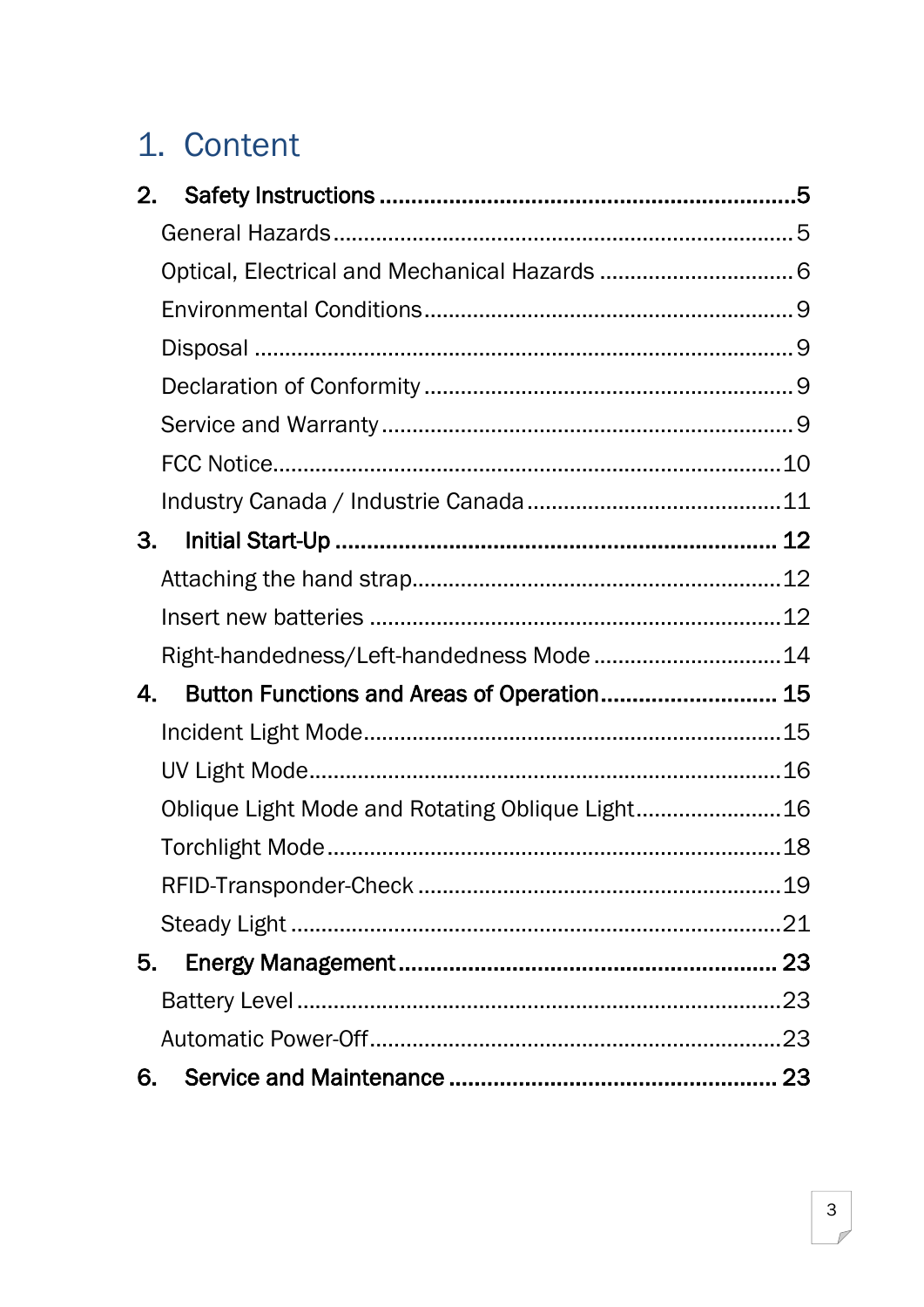## When and where to use Doculus Lumus®

You are the expert! Doculus Lumus® helps you to check travel documents, driving licenses, banknotes, signatures and similar for authenticity, whether you are in a train, a car, a plane or even on the countryside. Different light modes reveal the security features very well. With the RFID transponder check you can verify all currently used passport transponders for correct response.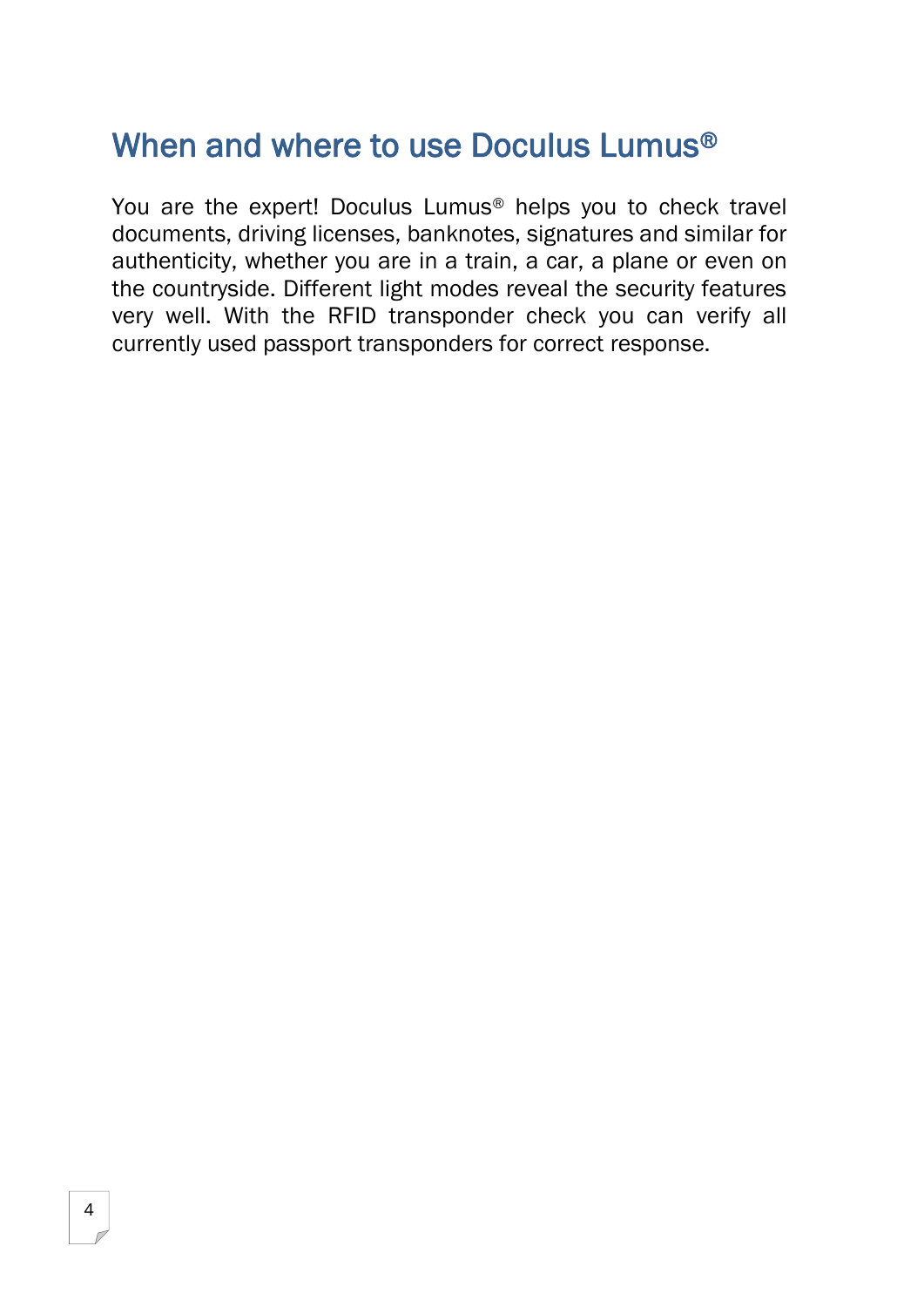## <span id="page-4-0"></span>2. Safety Instructions

#### Explanation

DANGER: Indicates a hazardous situation that, if not avoided, will result in death or serious injury.

WARNING: Indicates a hazardous situation that, if not avoided, could result in death or serious injury.

CAUTION: Indicates a hazardous situation that, if not avoided, could result in minor or moderate injury.

NOTICE: Indicates information considered important but not hazard related.

The following safety and danger information is not only for protecting the device, but also your health. You will find specific information in the following chapters of this manual. charismaTec OG shall not be held liable for any damages manual. Please read all statements carefully!

#### <span id="page-4-1"></span>General Hazards

٦

#### WARNING: Endangerment of children and other persons! Improper usage can lead to injuries and damage of property

. This product and its package is no toy and may not be used by children. Children cannot assess the hazards that can result from operating electrical appliances and/or packaging material. Always take care to keep the product and the package out of the reach of children. Batteries and accumulators may not be in children hands. Leaked or damaged batteries or accumulators can cause cauterization when touching them.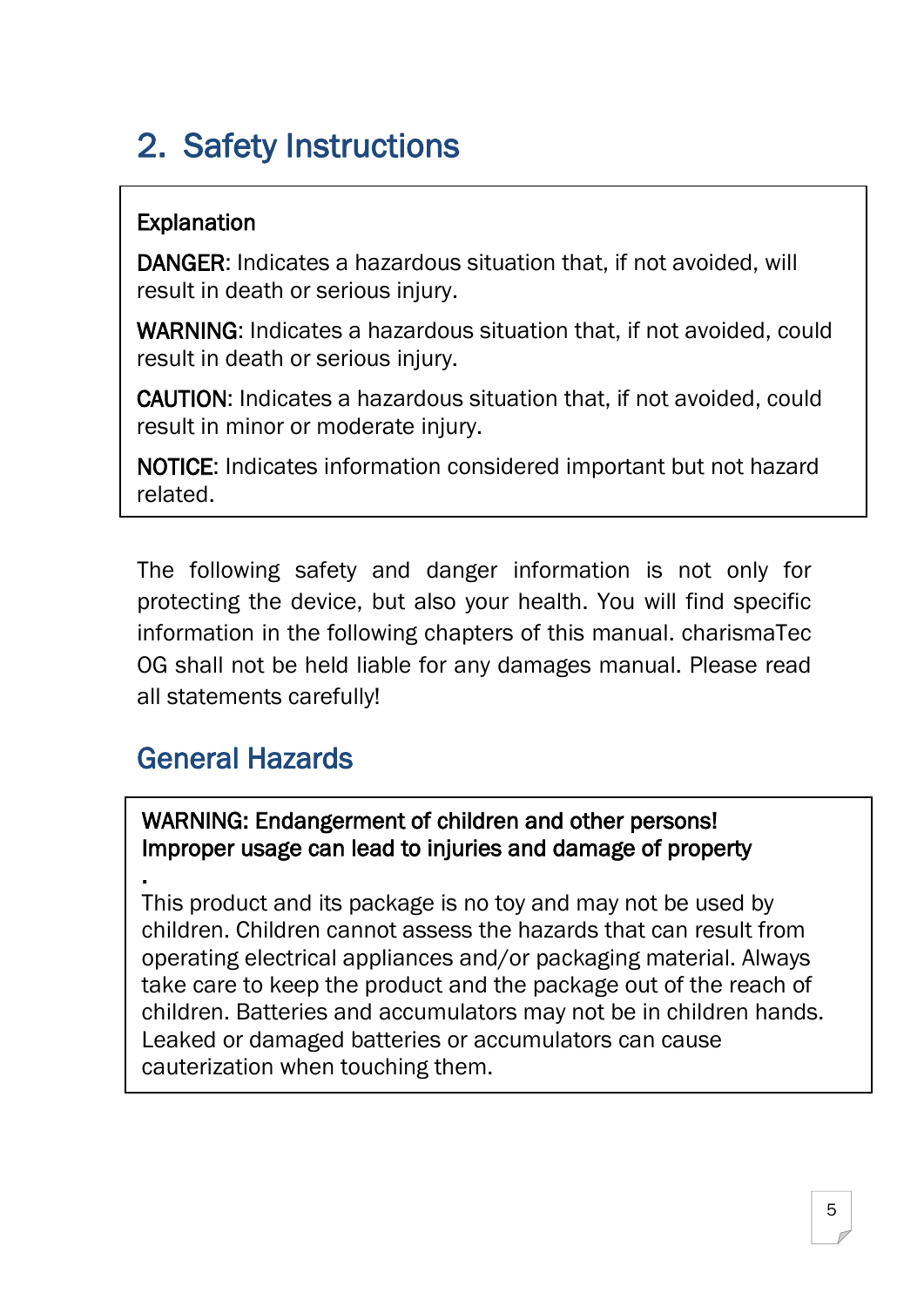## <span id="page-5-0"></span>Optical, Electrical and Mechanical Hazards

Endangerment by optical radiation and UV radiation (Explanation of risk group marking and explanation corresponding to norm IEC 62471:2006 and supplementary sheet 1 IEC 62471-2:2009)

#### WARNING: Improper handling with LED light and UV radiation can damage your skin and your eyes!

Do not directly look into the LED light. Continuous strong white light can damage your eyes. Direct

UV radiation irritates and damages the eyes (danger of blindness). UV radiation irritates and

damages the skin (danger of burning and/or induction of skin cancer).

#### WARNING: UV radiation from this product. Exposition can lead to irritation of eyes or skin. Aim light source only to documents or use suitable shielding!

#### WARNING: Possibly dangerous optical radiation. Do not look into the lamp for a longer period during operation. Can be dangerous for the eyes!

Endangerment can occur though ultraviolet radiation by improper usage of the device, as well as an endangerment of the retina through blue light. For this device the risk group 2 has been determined, if somebody looks directly from a very short distance into the light source from the wrong side (device held upside down and directly in front of the eyes). Always avoid longer glimpses into the light sources as well as longer exposures of the skin without protection. At correct handling the device is photobiological safe.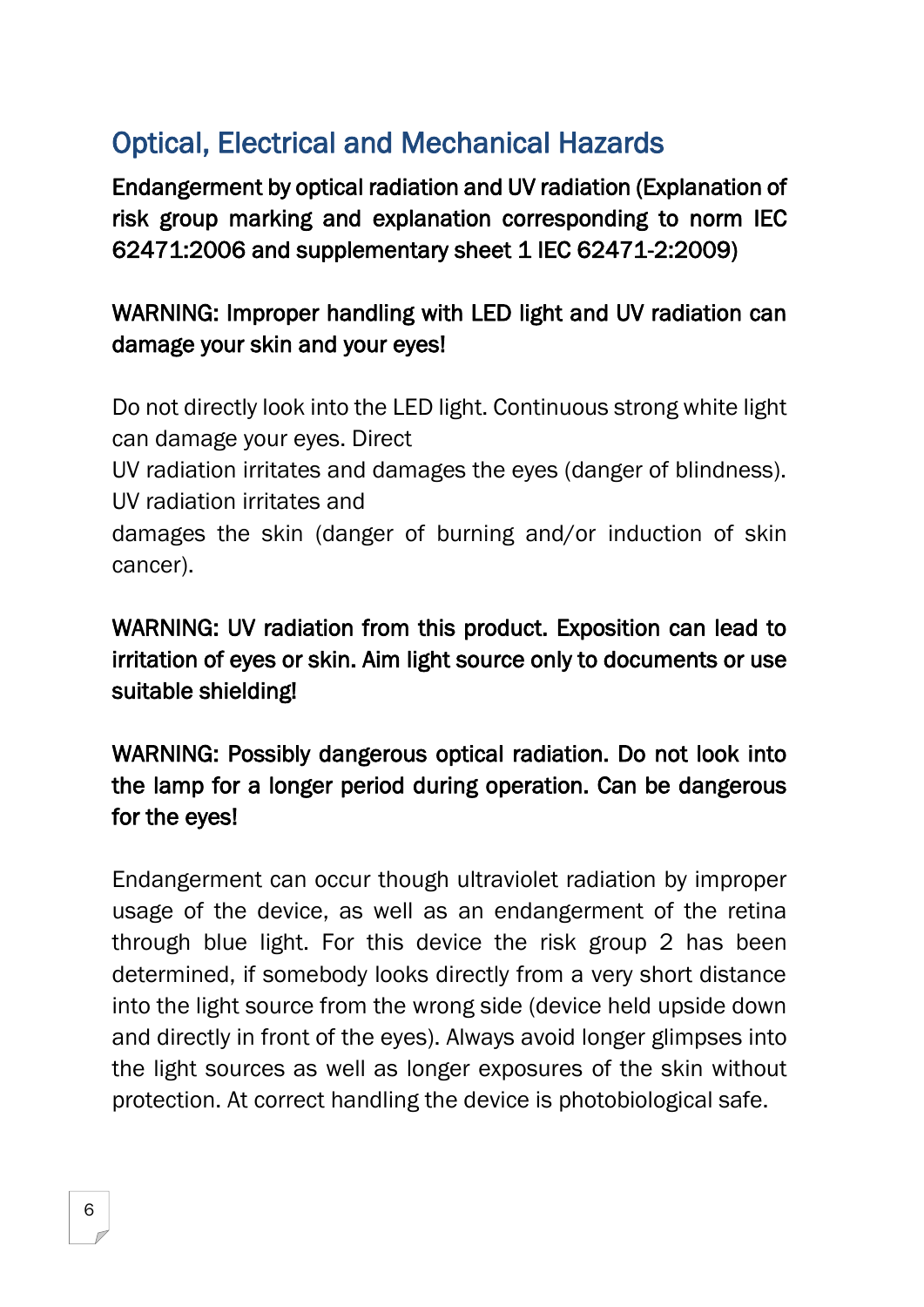UV radiation is not visible for the human eye, even at full power the UV LEDs only shimmer slightly blue violet. A function test and the examination of the light intensity can be done easily by aiming the light at white standard paper (no security paper) or white cloths. The optical lighteners are stimulated strongly by the UV light.

#### WARNING: Endangerment of objects and persons! Improper usage can lead to a burning glass effect.

Devices that are not in usage have to be covered with a protective cover or have to be kept in a light tight container to prevent the inflammation of objects through focused sun light.

#### WARNING: Endangerment through magnetic field!

This device generates a weak magnetic HF field (13.56 MHz) during operation. Please keep some distance to other electronic and especially medical devices. Special caution is necessary at heart pacemakers and implanted defibrillators as well as with hearing aids.

#### WARNING: Exhaustion of the eyes!

Certain persons may have a feeling of exhaustion or discomfort after longer usage of magnification systems. Please observe the following remarks to prevent your eyes to become exhausted: Independent from your feeling you should take a break of 10 to 15 minutes each hour.

If you feel some discomfort while using the device or after a longer time, interrupt working with the device and consult a doctor.

#### CAUTION: Risk of damage by misuse! Improper usage of the device can lead to damages.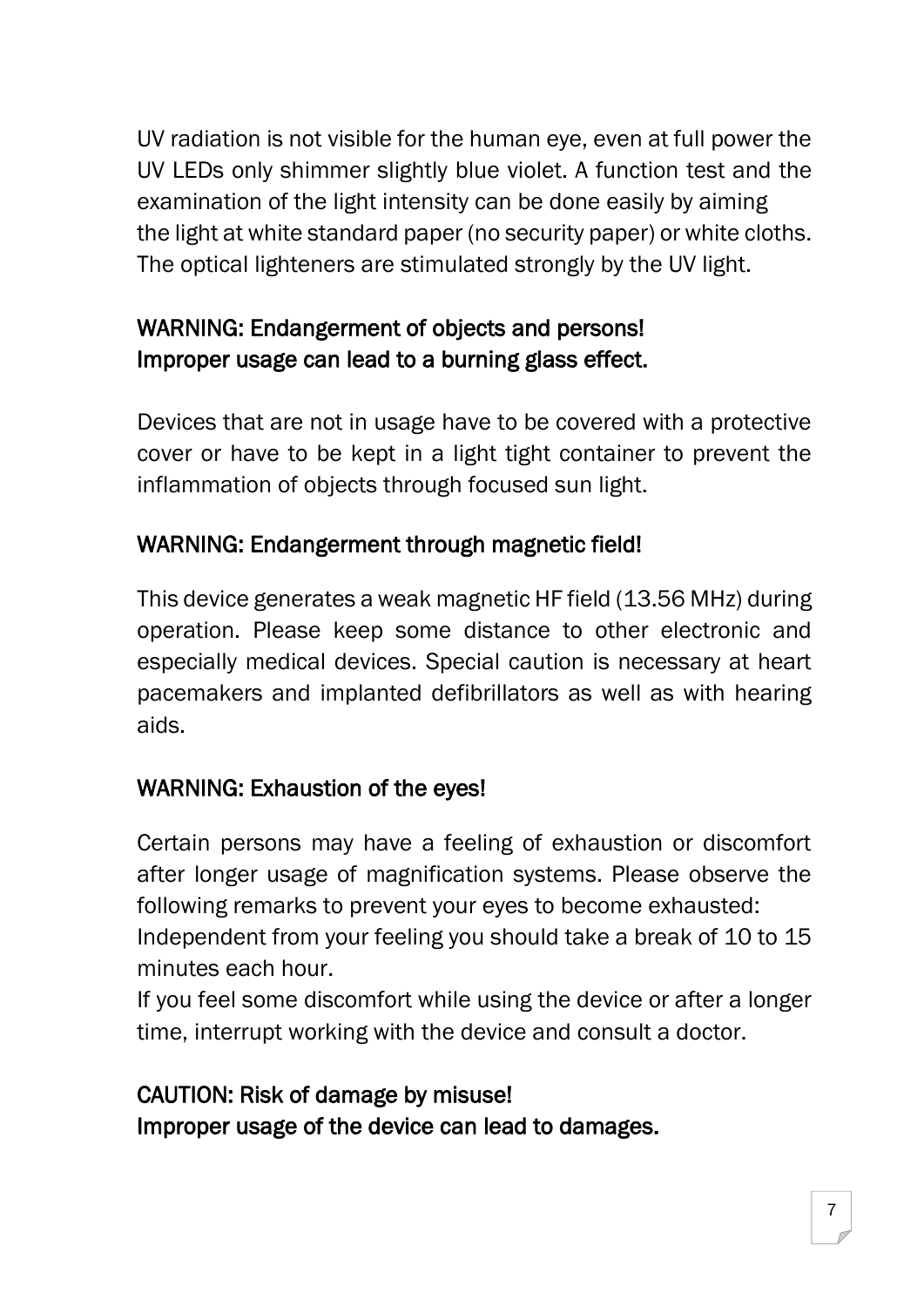- The device is not water resistant! Do not immerse the device into water and protect it from water (rain or see water).
- Do not reach into the device while operating it and to not insert anything into the case.
- Do not open the device. Improper intrusion can impair the functionality of the device.
- Use the device only for document checking purposes. Other types of usage can lead to damage of the device.
- Do not expose the device to extreme heat or cold.
- Do not use cleaning sprays, aggressive, alcohol-containing or other inflammable solutions.

#### CAUTION: Danger of explosion at improper exchange of the batteries!

Pay attention on the correct polarity of batteries or accumulators. Remove batteries and accumulators if the device is not used for a longer time. Always replace all batteries together. Do not short circuit batteries and accumulators.

#### NOTICE: Disposal of used batteries as directed!

Do not dispose batteries and accumulators with normal household waste, they should be disposed to collecting containers which are available at every battery vendor. If there is no collecting container near your location, you can also dispose batteries and accumulators at the hazardous waste collection centre of your municipality or send them to us.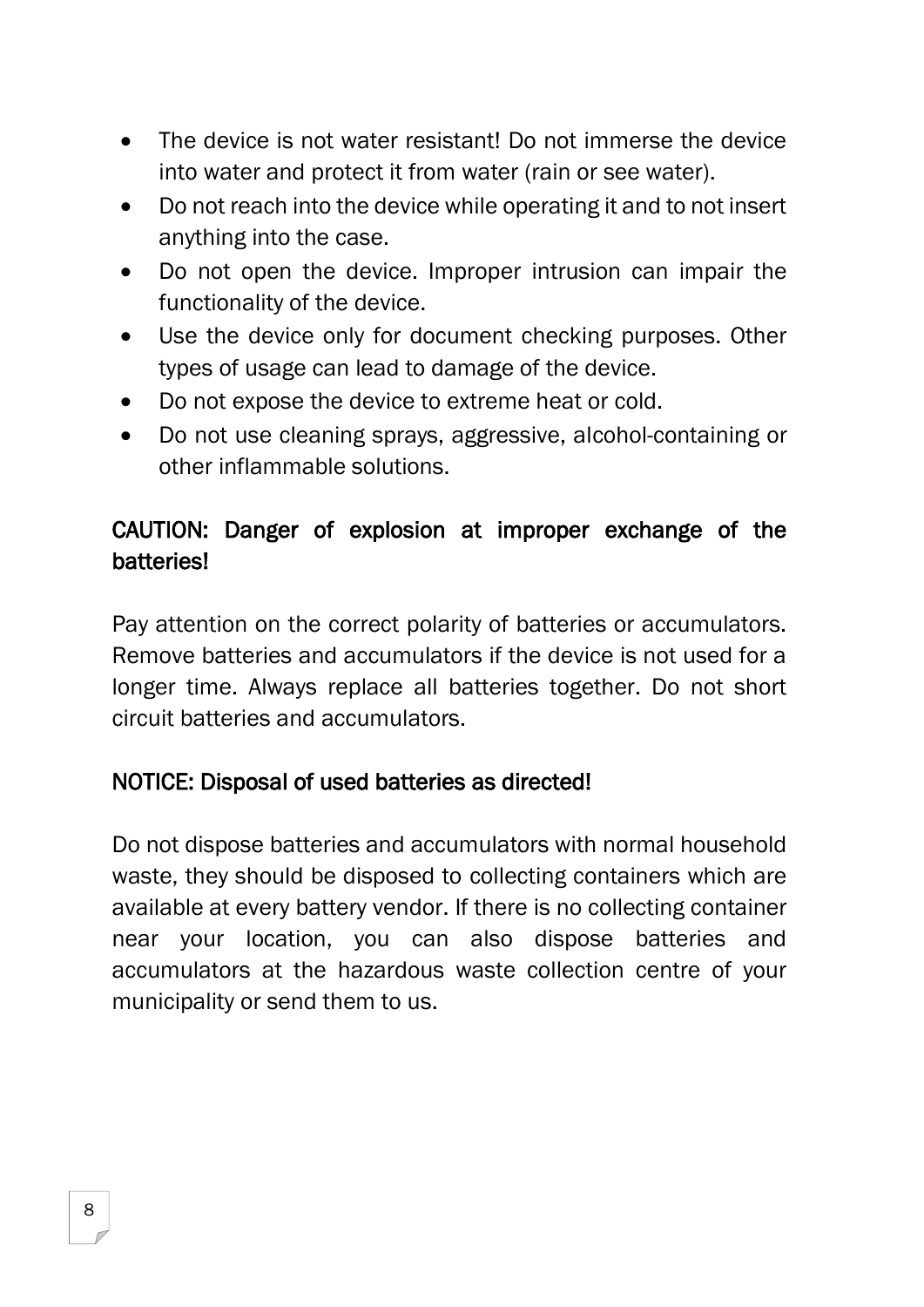## <span id="page-8-0"></span>Environmental Conditions

The device may only be operated within the allowed scope of environmental conditions:

- Surrounding temperature: -20 to +55 °C (approx. 0 to 130 F)
- Humidity: <75 % relative humidity, non-condensing

#### <span id="page-8-1"></span>**Disposal**



Within the EU the device and its accessories have to be collected and disposed separately. Devices that are marked with the crossed-out bin on wheels may not be

disposed with normal household waste. Please contact your dealer or dispose the products at the electronic waste collection centre of your municipality.

## <span id="page-8-2"></span>Declaration of Conformity

#### CE Declaration for R&TTE Devices

Herewith the manufacturer of the device declares that this device conforms to the requirements and all other policies. A copy of the entire declaration can be provided on demand

#### RoHS Conformity

The product conforms to the requirements of the RoHS directive on the reduction of hazardous substances.

### <span id="page-8-3"></span>Service and Warranty

You purchased a high quality product of charismaTec OG that is produced under a strict quality inspection. If there are still some problems with the product or if you have some questions about the usage of the product you will find all contact information on the homepage www.doculuslumus.com.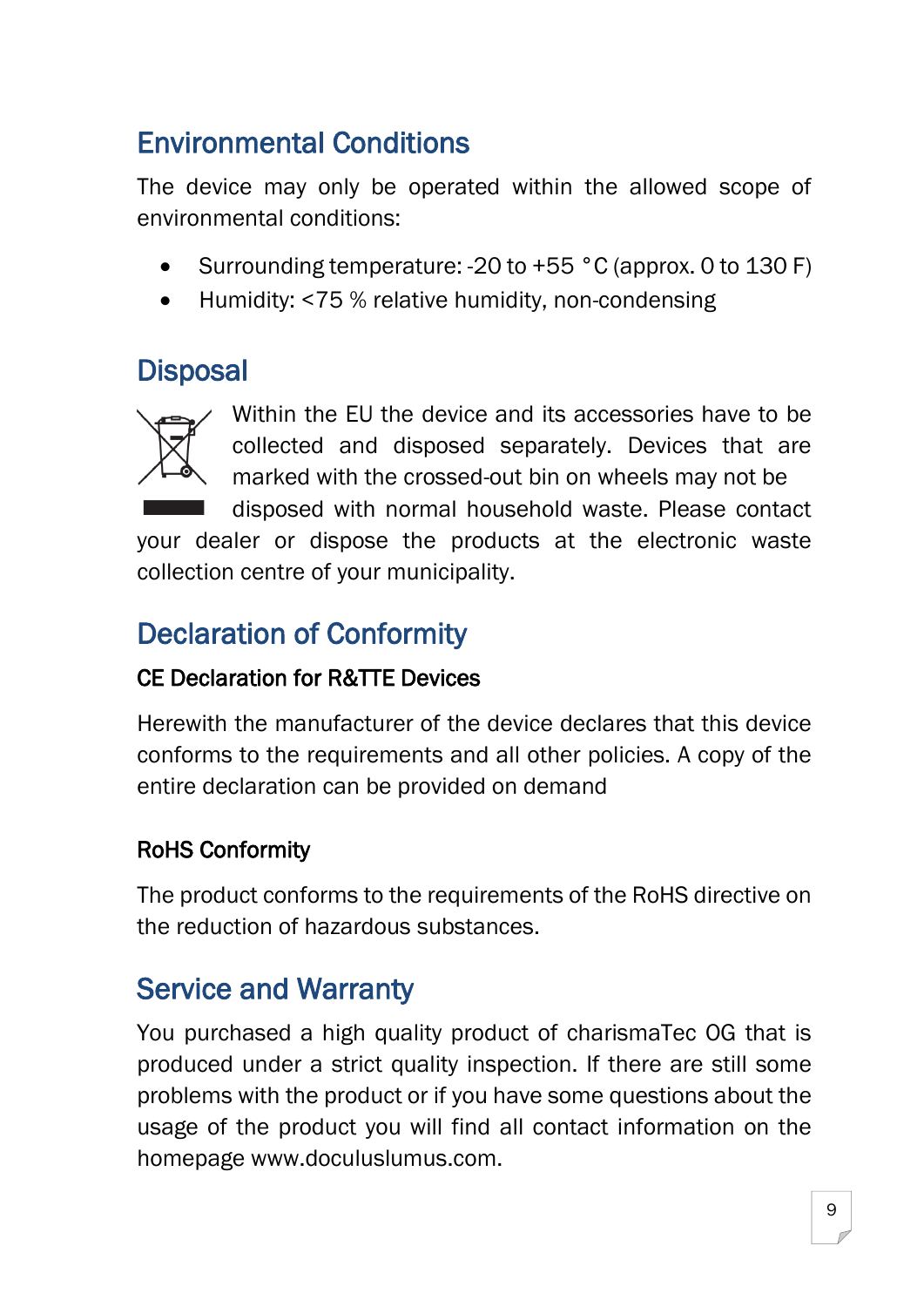charismaTec OG grants a warranty of 24 months after the date of purchase on material and production of Doculus Lumus®. The customer has the right to get rework. charismaTec OG may, instead of reworking, deliver replacement devices. Exchanged devices pass into the ownership of charismaTec OG. Warranty is void if the device is opened by the buyer or other non-authorized third parties. Damages that arise through improper handling, usage, storage or act of nature or other external influences will not be protected by warranty.

## <span id="page-9-0"></span>FCC Notice

Note: This equipment has been tested and found to comply with the limits for a Class B digital device, pursuant to part 15 of the FCC Rules. These limits are designed to provide reasonable protection against harmful interference in a residential installation. This equipment generates, uses and can radiate radio frequency energy and, if not installed and used in accordance with the instructions, may cause harmful interference to radio communication. However, there is no guarantee that interference will not occur in a particular installation. If this equipment does cause harmful interference to radio or television reception, which can be determined by turning the equipment off and on, the user is encouraged to try to correct the interference by one or more of the following measures:

- Reorient or relocate the receiving antenna
- Increase the separation between the equipment and receiver
- Connect the equipment into an outlet on a circuit different from that to which the receiver is connected
- Consult the dealer or an experienced radio/TV technician for help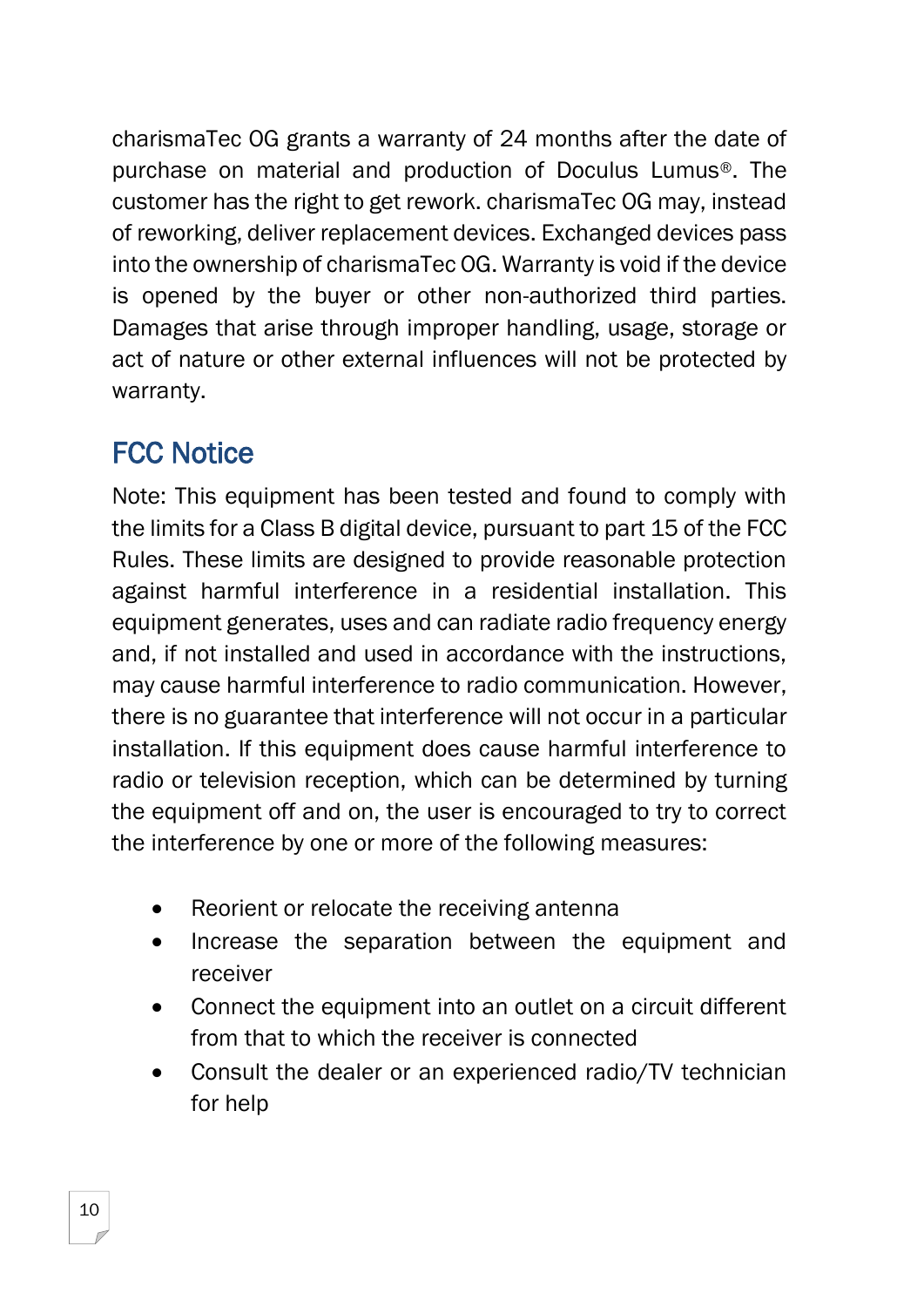THIS DEVICE COMPLIES WITH PART 15 OF FCC RULES. OPERATION IS SUBJECT TO THE FOLLOWING TWO CONDITIONS:

(1) THIS DEVICE MAY NOT CAUSE HARMFUL INTERFERENCE AND (2) THIS DEVICE MUST ACCEPT ANY INTERFERENCE RECEIVED, INCLUDING INTERFERENCE THAT MAY CAUSE UNDESIRED **OPERATION** 

WARNING: CHANGES OR MODIFICATIONS NOT EXPRESSLY APPROVED BY THE PARTY RESPONSIBLE FOR COMPLIANCE COULD VOID THE USER'S AUTHORITY TO OPERATE THE EQUIPMENT.

#### <span id="page-10-0"></span>Industry Canada / Industrie Canada

This device complies with Industry Canada licence-exempt RSS standard(s). Operation is subject to the following two conditions: (1) this device may not cause interference, and (2) this device must accept any interference, including interference that may cause undesired operation of the device.

Le présent appareil est conforme aux CNR d'Industrie Canada applicables aux appareils radio exempts de licence. L'exploitation est autorisée aux deux conditions suivantes : (1) l'appareil ne doit pas produire de brouillage, et (2) l'appareil doit accepter tout brouillage radioélectrique subi, même si le brouillage est susceptible d'en compromettre le fonctionnement.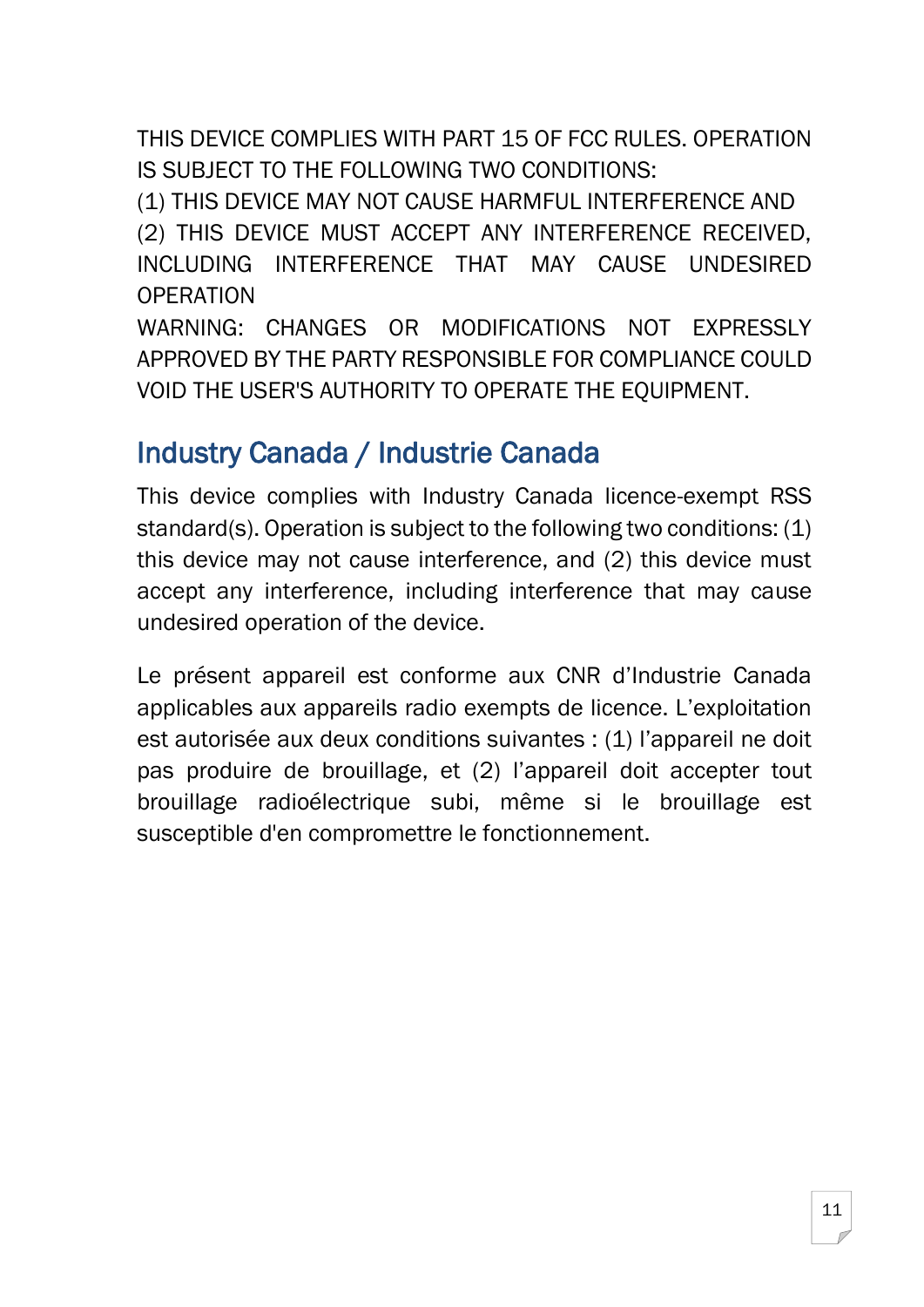## <span id="page-11-0"></span>3. Initial Start-Up

Please read the following information to operate Doculus Lumus® for the first time. For your safety please read the above safety instructions on the usage of the device.

### <span id="page-11-1"></span>Attaching the hand strap

Take the hand strap out of the packaging box and attach it at the location in the rear part of the device by threading the thin end through the eyelet and then threading the whole strap through the loop.



#### <span id="page-11-2"></span>Insert new batteries

The device operates with 2 AAA/LR03 batteries with 1.5 volts. Always use alkaline batteries! The usage of accumulators or rechargeable batteries is possible, but could result in incorrect indication of low batteries.

Standard version: Slide the battery cover outside and then tilt it upwards.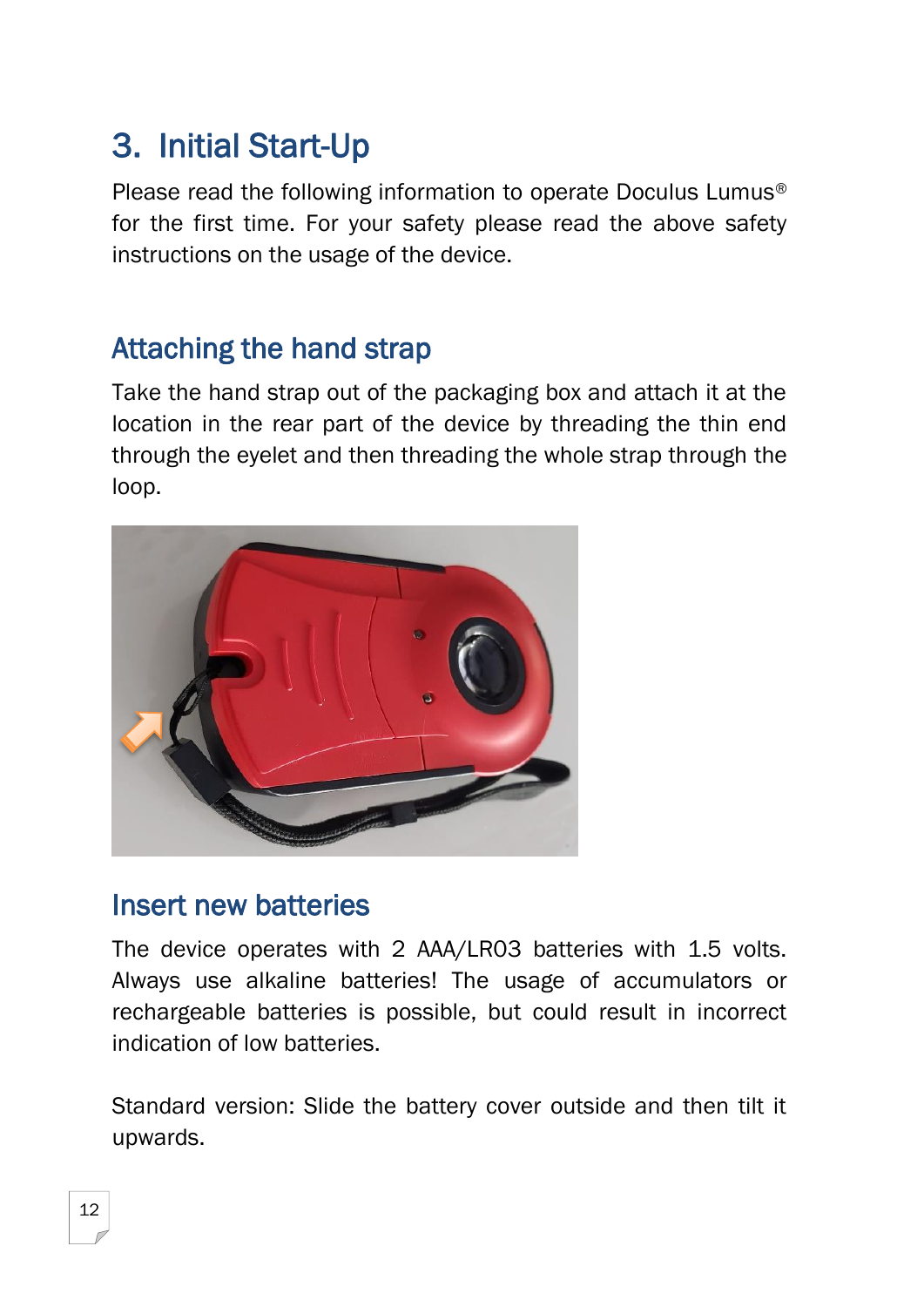



Individual version with 3D printing cover: Tilt the battery cover upwards.

Insert the 2 AAA batteries that came with the device. Always pay attention to the correct polarity of the batteries corresponding to the markings within the device. The plus poles of the battery (marked with a +) should match the + marking near the battery clips.

Dispose the old batteries normal household waste!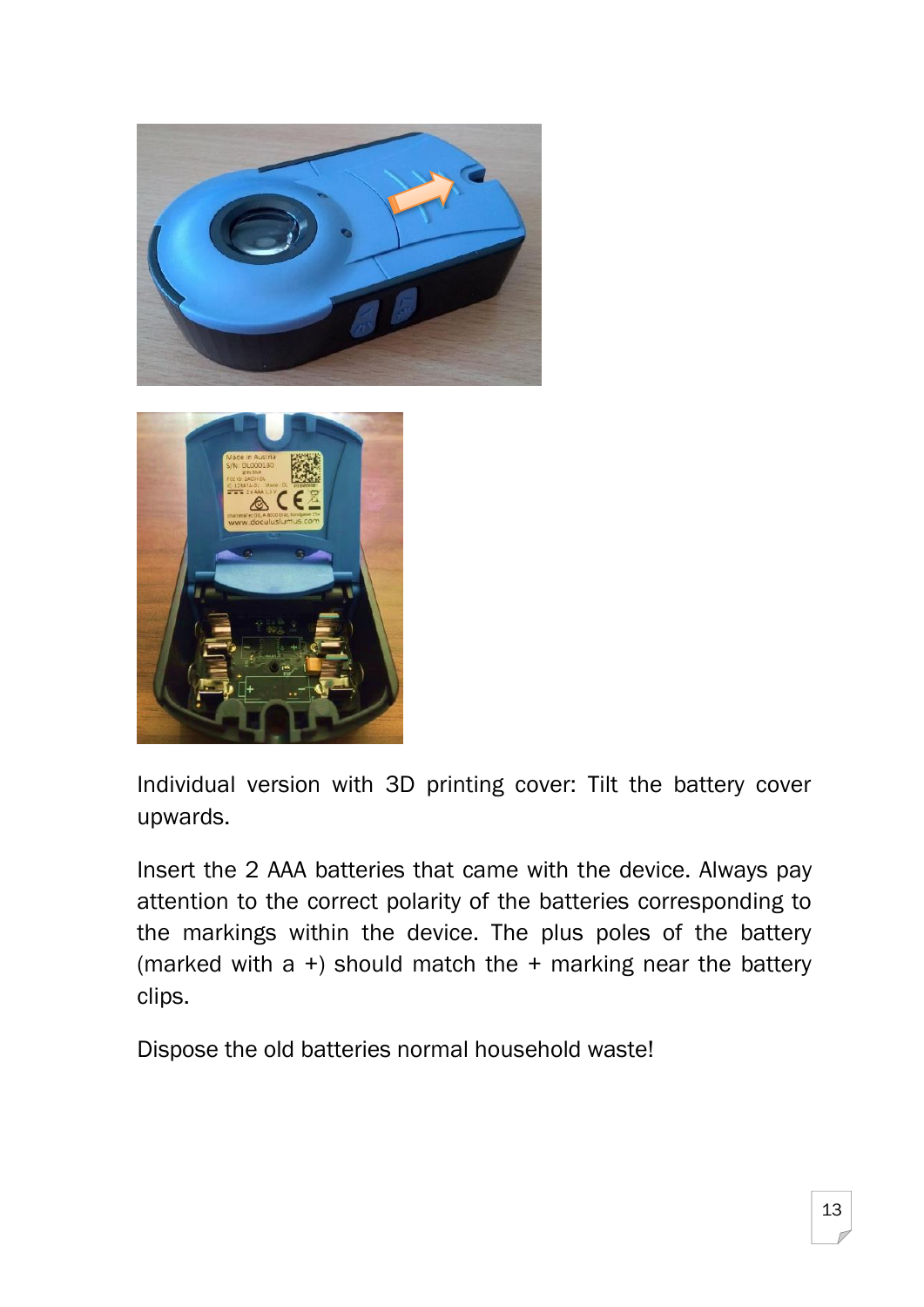## <span id="page-13-0"></span>Right-handedness/Left-handedness Mode

By default the assignment of keys is prepared for right-handedness. In most cases left-handed persons will like to operate incident light, UV light and torchlight with the thumb. To enable this, please conduct the following steps:

- 1. Shortly press all 4 buttons simultaneously to activate the test and setup mode
- 2. Then keep the oblique light button held for a few seconds until the light test has finished. The green LED will be kept on shortly to indicate that the setting has been saved.
- 3. Now you can use the device with the left hand and can operate the incident light with the former oblique light button. All other buttons are mirrored similarly.





To reset the device to right-handedness mode, please conduct the steps again but now keep the original incident light button pressed until the end of the test.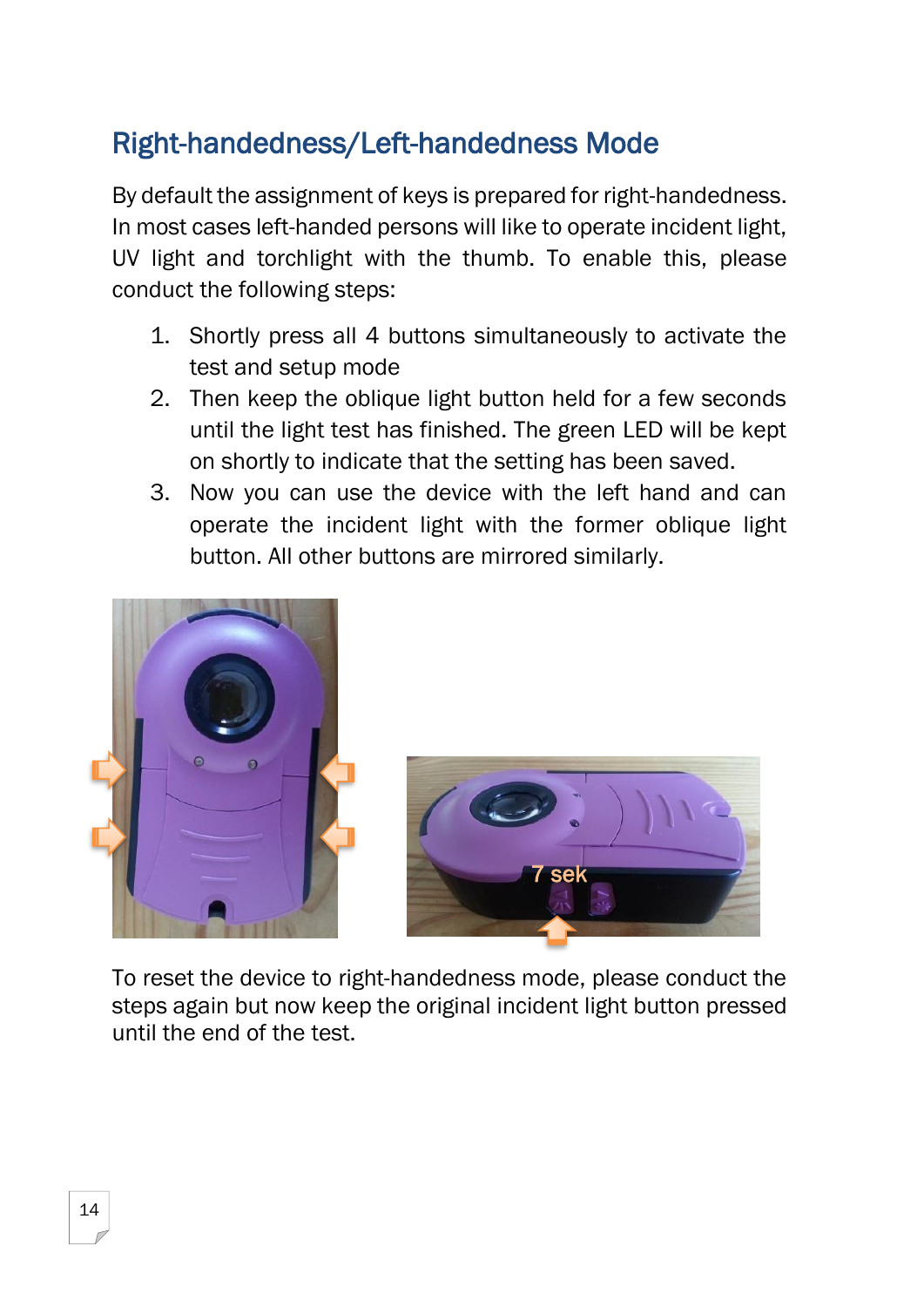## <span id="page-14-0"></span>4. Button Functions and Areas of Operation

Always place the device directly onto the document to be checked and move your eye very close to the lens to obtain an optimal and distortion-free image.

#### <span id="page-14-1"></span>Incident Light Mode

Incident light with 4 strong LEDs (bright field illumination) allows you to check even the finest printed details like microtext or nanotext.



Use your thumb to press the incident light button with the downward pointing rays to activate incident light mode.

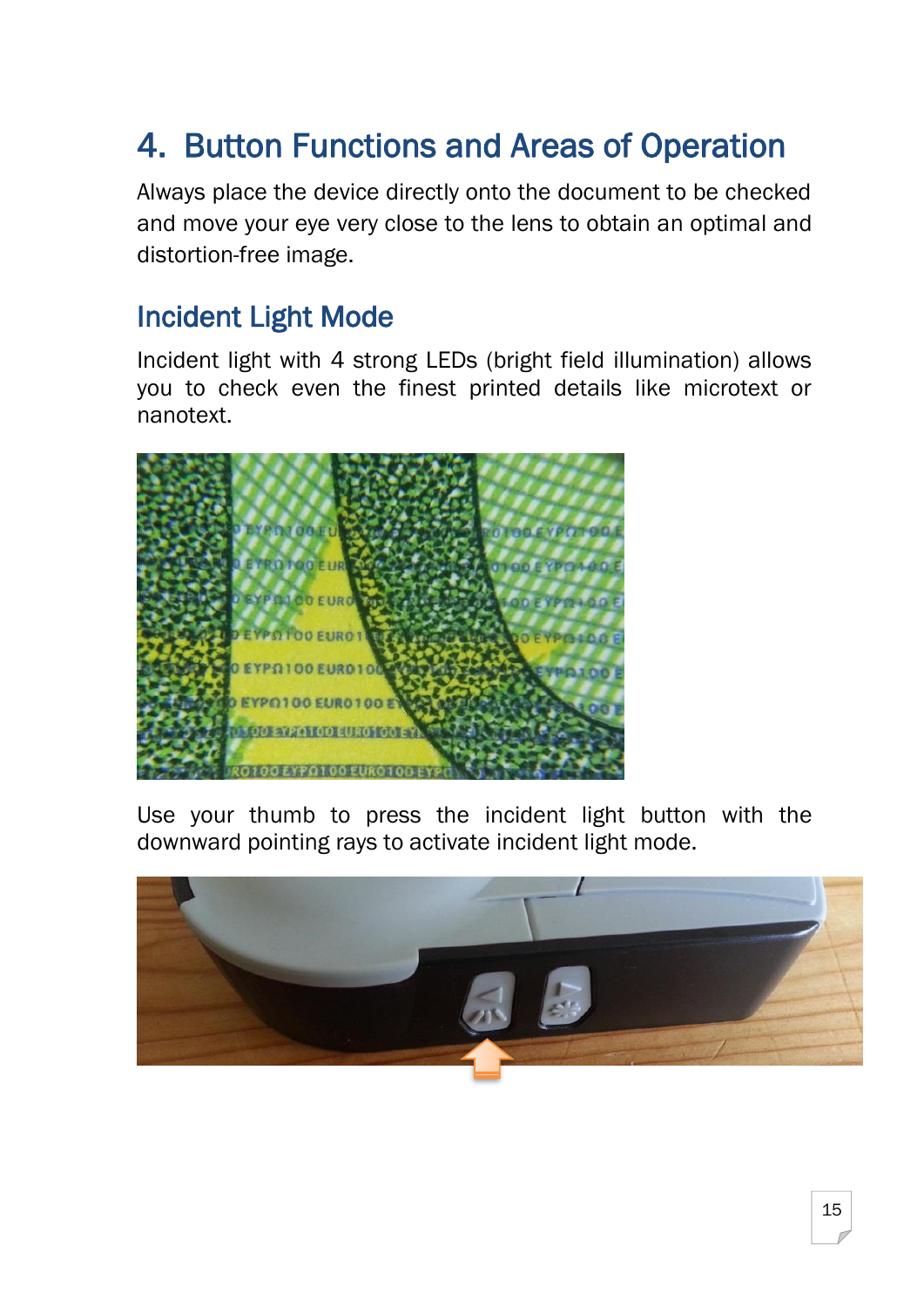### <span id="page-15-0"></span>UV Light Mode

The UV light mode with its 4 strong UV LEDs (365 nm) allows an optimal depiction of UV security inks through the lens as well as from the side from short distance.



Press the UV light button marked with a sun symbol with your thumb to activate UV light mode.



### <span id="page-15-1"></span>Oblique Light Mode and Rotating Oblique Light

The oblique light mode allows you to identify intaglios, embossing and colour changing Kinegrams or holograms. With the aid of 8 LEDs that successively shine on the document in 45° steps, shadows are created at heightened or deepened features (dark field illumination). Colour changing elements look different depending on the angle of light incidence.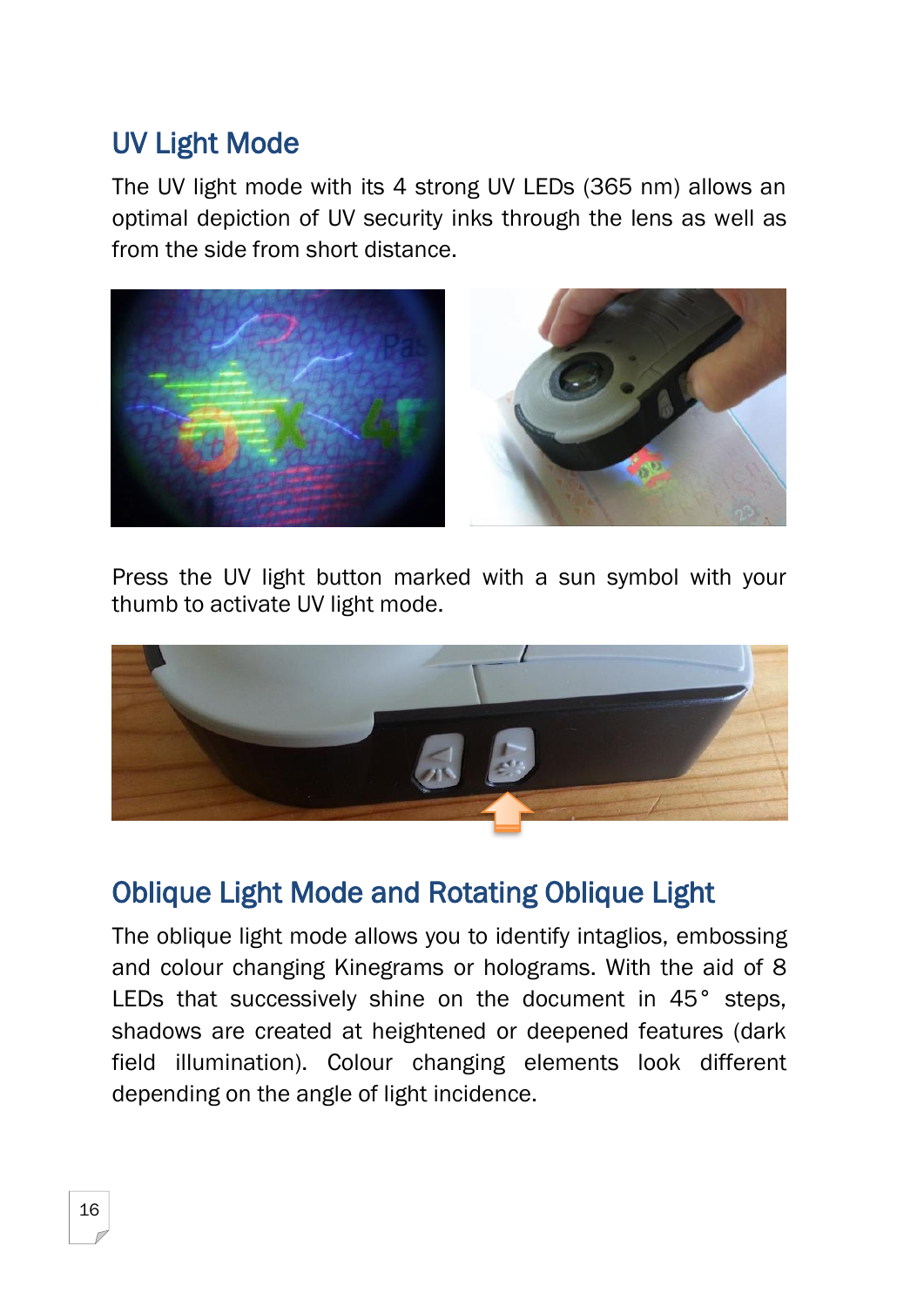

Use your forefinger on the oblique light button marked with a ring to activate the oblique light mode. Oblique light starts "on top" at the 12 o'clock position. To run through all 8 oblique light positions successively additionally press one of the buttons on the other side marked with an arrow. Press the right or left arrow button once to move the light one position further clockwise or counter clockwise. Keep the corresponding arrow button pressed to move the light further automatically.



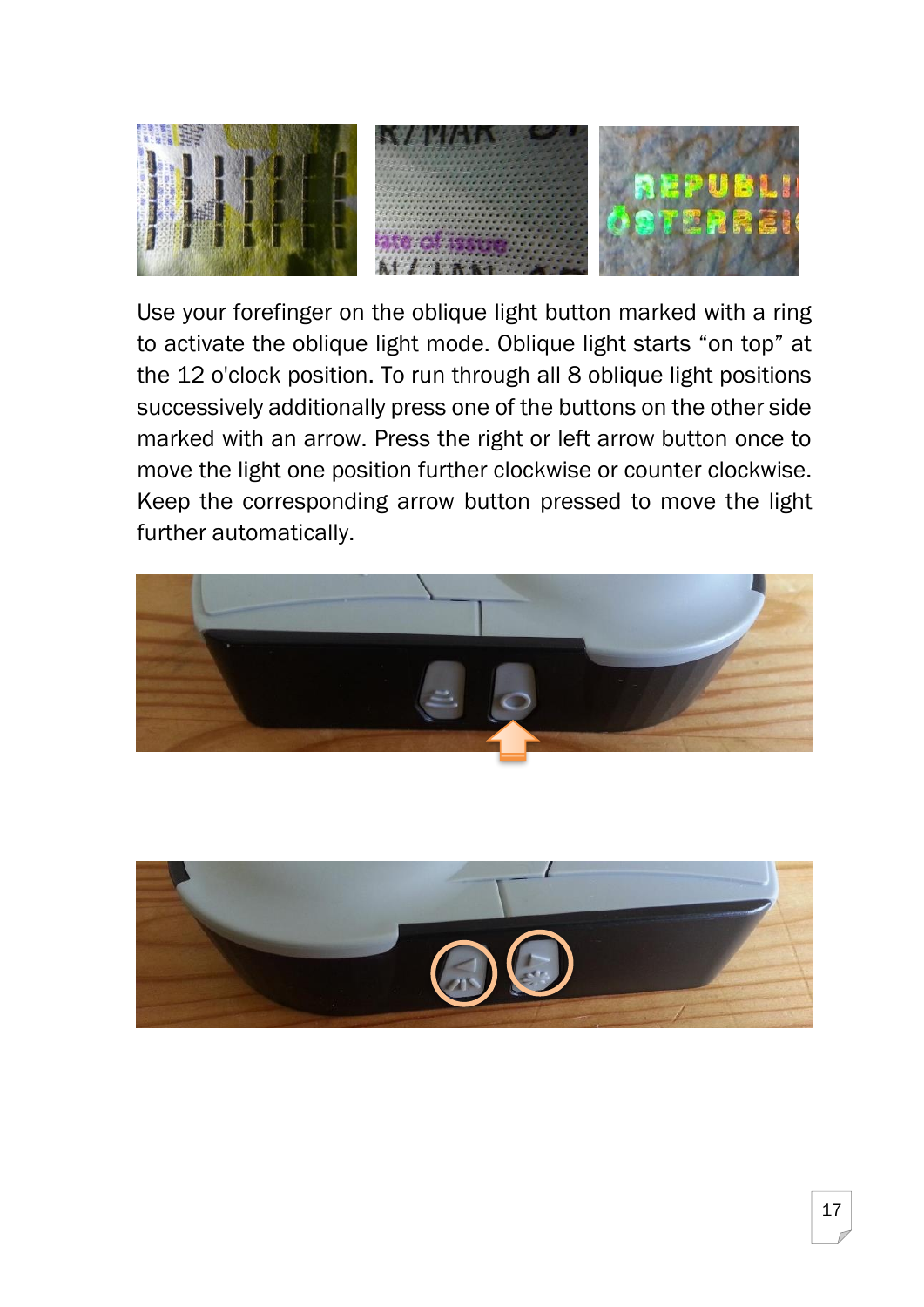### <span id="page-17-0"></span>Torchlight Mode

In certain situations, e.g. at bright sunshine, the normal incident light mode may be too dark. You will need a higher light intensity to shine through water marks as well. The torchlight mode allows an optimal illumination even in a very bright surrounding. In dark environment use this mode as a torch replacement for illuminating close objects.



Use your thumb to press both incident light and UV light button, you can start with one of them and then let your finger slip to the other button to activate torchlight mode.

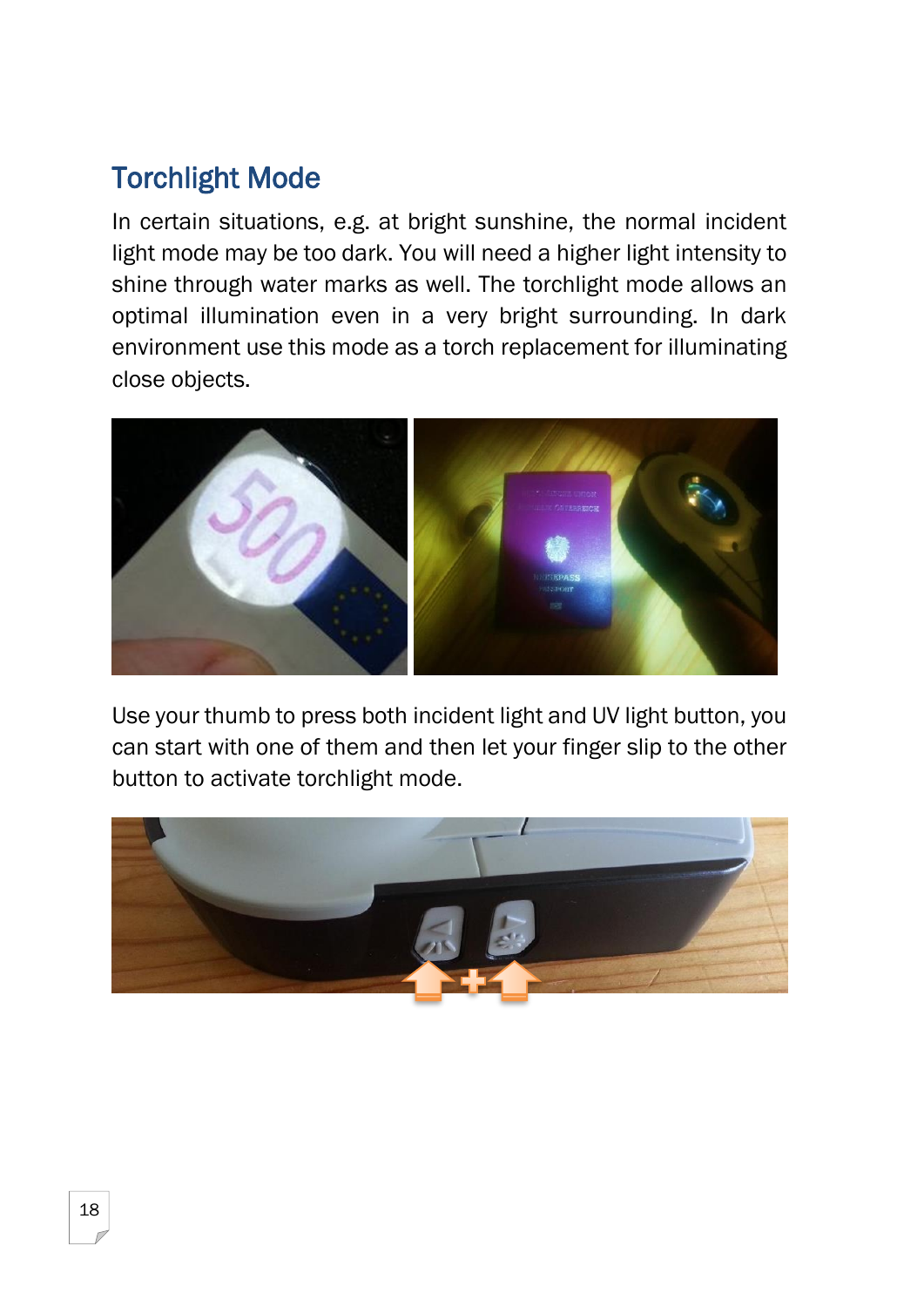## <span id="page-18-0"></span>RFID-Transponder-Check

The RFID transponder check allows verifying of the transponders that are integrated in passports or ID cards. Therefore you can check authenticity, proper function and transponder type in a very short time. Please keep in mind that in some passports a shielding prevents reading from outside. Just open the document to check it from the inside.



When you press the RFID button (with a symbol similar to a radio wave) the electromagnetic field is activated and the red LED blinks rapidly. As long as you keep the button pressed the device searches for RFID transponders near it (distance from device bottom to the document max. 3 to 5 cm, about 1 to 2 inch). If a transponder is found, the electromagnetic field is turned off to save energy. The result of the check is indicated as long as you keep the button pressed. Press the RFID button again to start a new search and check.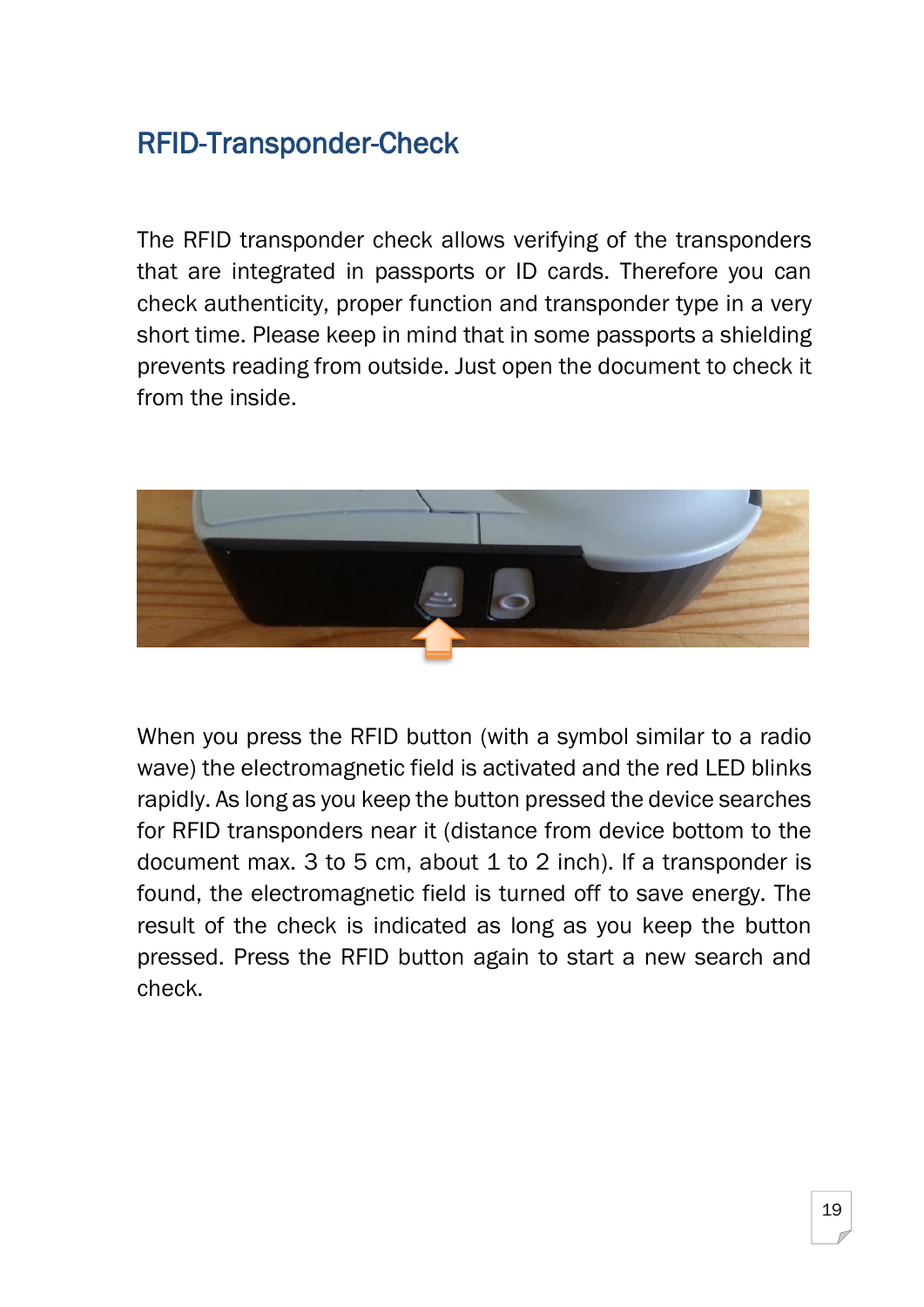

#### Explanation of the light codes:

- Red light blinks rapidly: The device searches for a RFID transponder
- Green light blinks 1 x recurring: An RFID ISO 14443 Type A transponder for valid ICAO documents was found
- Green light blinks 2 x recurring: An RFID ISO 14443 Type B transponder for valid ICAO documents was found
- Red and green light blinks 1 x recurring: An RFID ISO 14443 Type A transponder for valid ID cards was found
- Red and green light blinks 2 x recurring: An RFID ISO 14443 Type B transponder for valid ID cards was found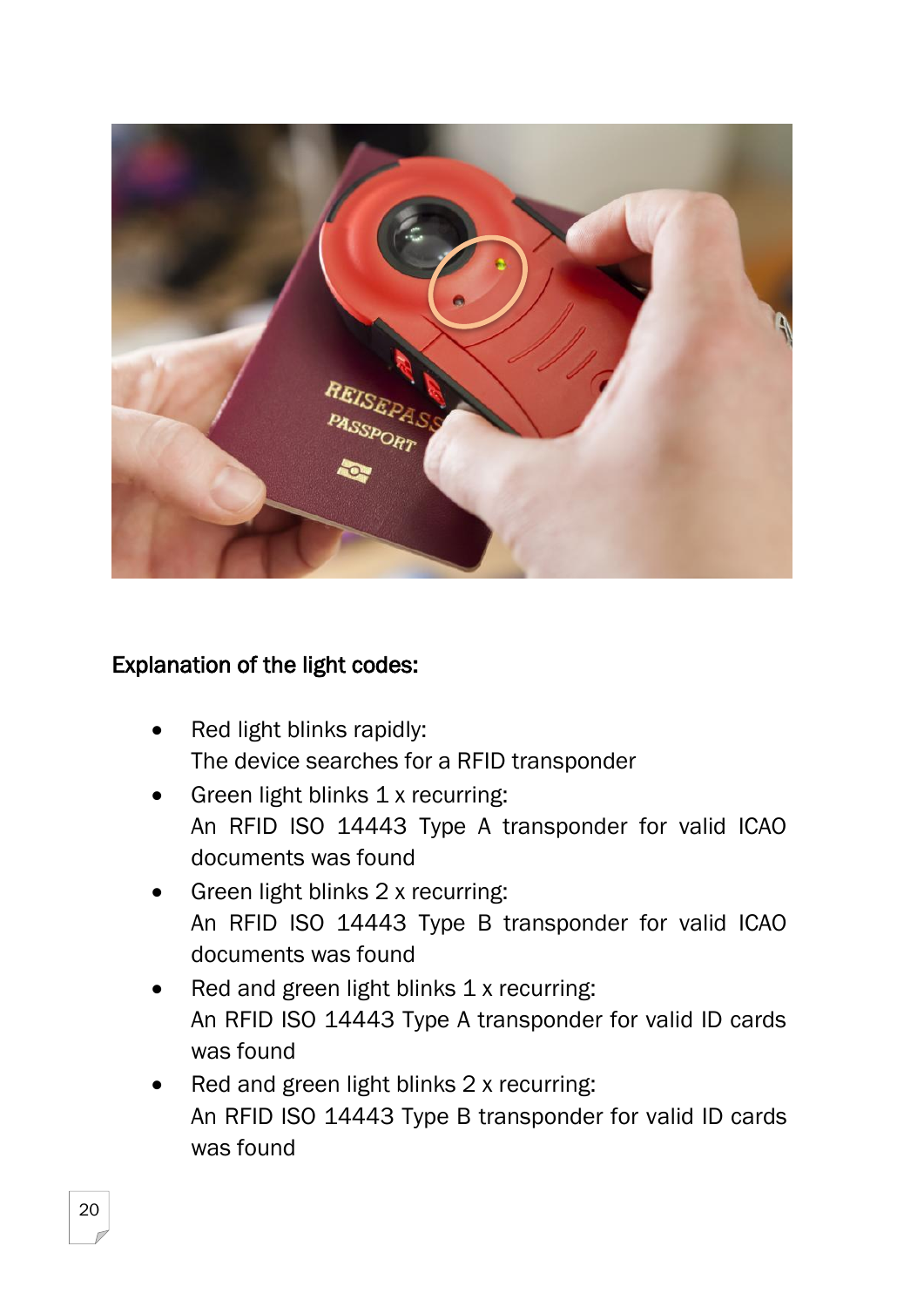- Green and Red lights blink alternately: A transponder was found, but it is no valid passport transponder, e.g. a bank card, credit card or employee card
- Red light blinks 3 x slowly, although the RFID button has not been pressed or released: This has nothing to do with RFID, it just shows that battery is low (see subchapter "Battery Level")

### <span id="page-20-0"></span>Steady Light

The steady light function is very useful if you want to take a snapshot through the lens with your cell phone or smartphone camera or you do not want to keep the button pressed with your finger.



Press one of the light buttons 3x quickly to activate the steady light function. Steady light stays on for 1 minute if you do not press another button.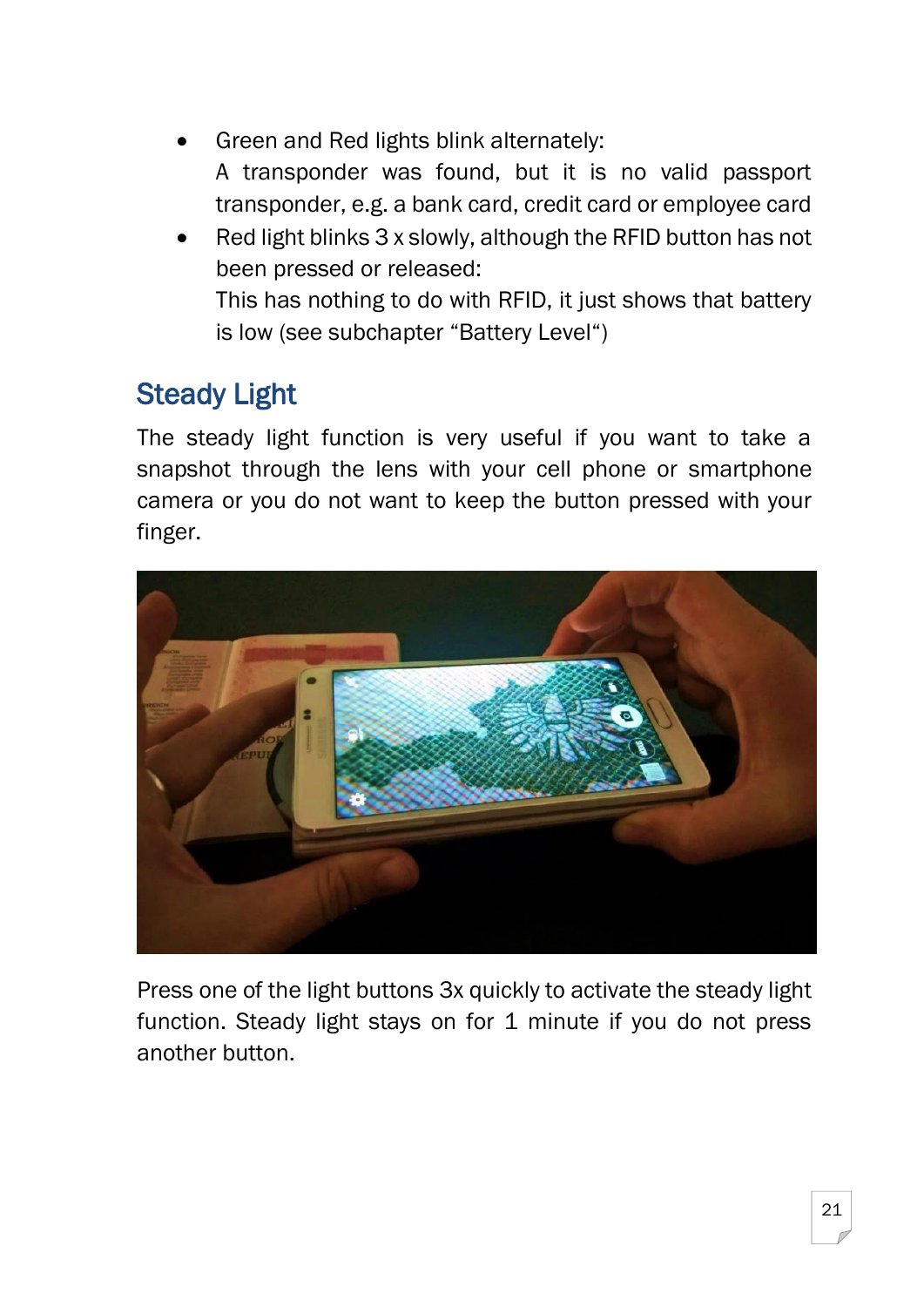Steady light is available for all light modes:

- Incident light mode
- UV light mode
- Oblique light mode:
- After you activated the steady light function for oblique light, you can use the left and right arrow buttons as usual to change the illumination angle.
- Torchlight mode: Press incident light or UV light button and click the other button next to it 3 times rapidly.